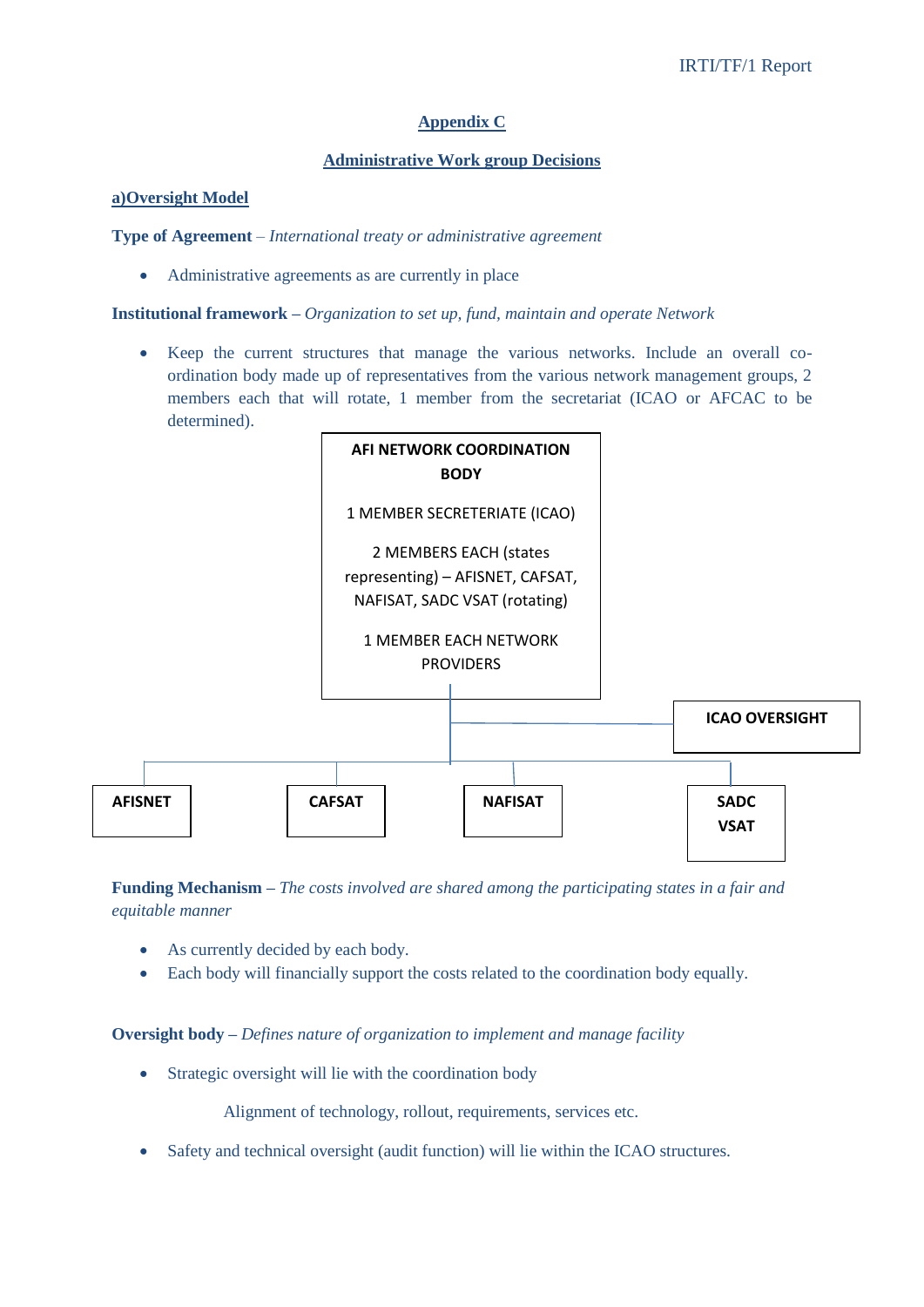Operational administrative, technical and safety oversight will continue as currently run within each network setup.

## **Mandate of Oversight body –** *Ensure set up, operation, maintenance, expansion and funding*

- Ensure set up, operation, maintenance, expansion and funding as per the current network body structures of AFISNET, CAFSAT, NAFISAT and SADC VSAT
- The safety and technical audit function is mandated to ICAO to be carried out against applicable SARPS, regional plans and APIRG requirements

**Mandate of Network provider –** *Functions and supporting services*

- As currently mandated by the governing bodies of the AFISNET, CAFSAT, NAFISAT and SADC VSAT.
- Implement, operate, maintain the network and ensure present and future performance in line with strategic objectives and oversight body requirements

**Any delegated ANSP aspects –** *Information on expected consequences on the overall AFI air navigation system or any part thereof*

Provision of aeronautical ground to ground interconnection services on behalf of states

**Handling of Pre-implementation costs –** *Determination of the costs attributed should be in a manner acceptable to all the participating states*

 States are responsible for costs within the current structures of AFISNET, CAFSAT, NAFISAT and SADC VSAT.

**Cost Determination –** *Format of annual costs, i.e. Capex, operational, maintenance, administrative overheads, depreciation and/or amortization and per-implementation*

• All expenses

**Cost sharing –** *Each state to assume responsibility for its share of the costs involved (partnership with users)*

 States are responsible for costs within the current structures of AFISNET, CAFSAT, NAFISAT and SADC VSAT.

**Cost Recovery mechanism –** *To be "multinationally" financed or refinanced by a state, group of states or by an agency as established under the authority of an agreement by states*

 Cost recovery is managed within the current structures of AFISNET, CAFSAT, NAFISAT and SADC VSAT.

**Budget Approval –** *Proper financial control will require costs and revenues to be estimated in advance*

 Budget approval is handled within the current structures of AFISNET, CAFSAT, NAFISAT and SADC VSAT.

**Financial audit and taxation –** *Addressed in the context of the overall operations*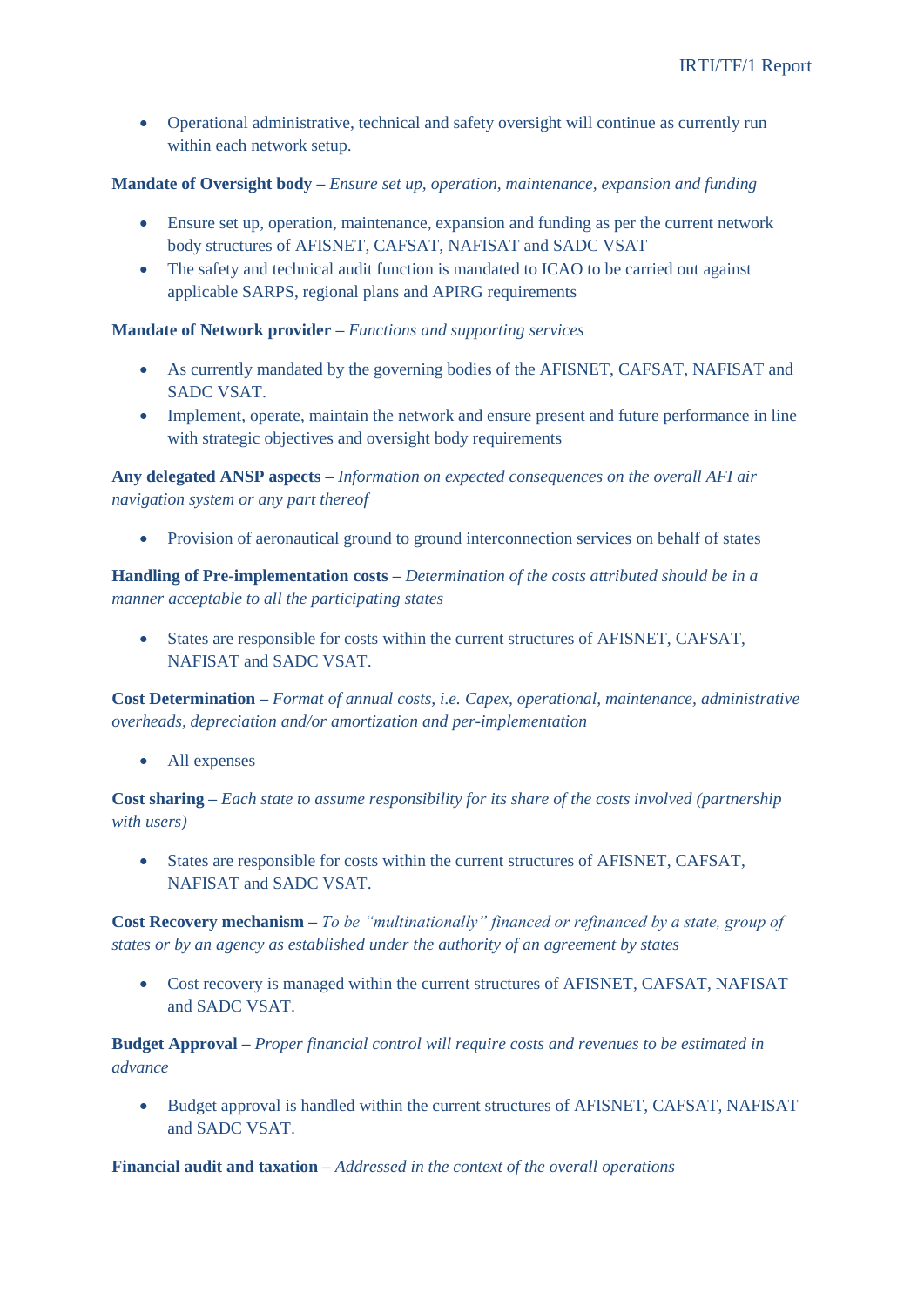- Managed within the current structures of AFISNET, CAFSAT, NAFISAT and SADC VSAT.
- It is however recommended that all bodies are audited by an external audit body annually and taxation is handled as per the requirements of the state.

## **Any other issues –**

• None

# **b) States' Commitment**

Financial, Managerial and other contracting aspects –

- There are currently agreements in place within the AFISNET, CAFSAT, NAFISAT and SADC VSAT structures that should continue, however the agreements that are in place should ensure that the following elements are defined:
	- o Objective
	- o Obligations of the parties
	- o Definition and description of the network and services
	- o Establishment, operation and maintenance of the network
	- o Legal, financial and other responsibilities and liabilities
- Proposed Coordinating body requires:
	- o Terms of reference / mandate
		- Objective
		- Defined membership
		- **Tenure**
		- Obligations of the parties
		- **Legal, financial and other responsibilities and liabilities**

### **C, D and E) Legal, Governance and Financial Issues**

Managerial and other contracting aspects should be included as listed:

- Governing bodies and decision making arrangements
- Organisation and staffing
- Consultation
- Pre-implementation considerations
- Cost Determination
- Cost sharing
- Recovery of costs from users
- Budgeting
- Authority to approve the budget
- Financial auditing
- Taxation and other government levies
- Procedures for settlement of disputes
- Accessions, withdrawals, amendments to and termination of agreement
- Any other relevant business